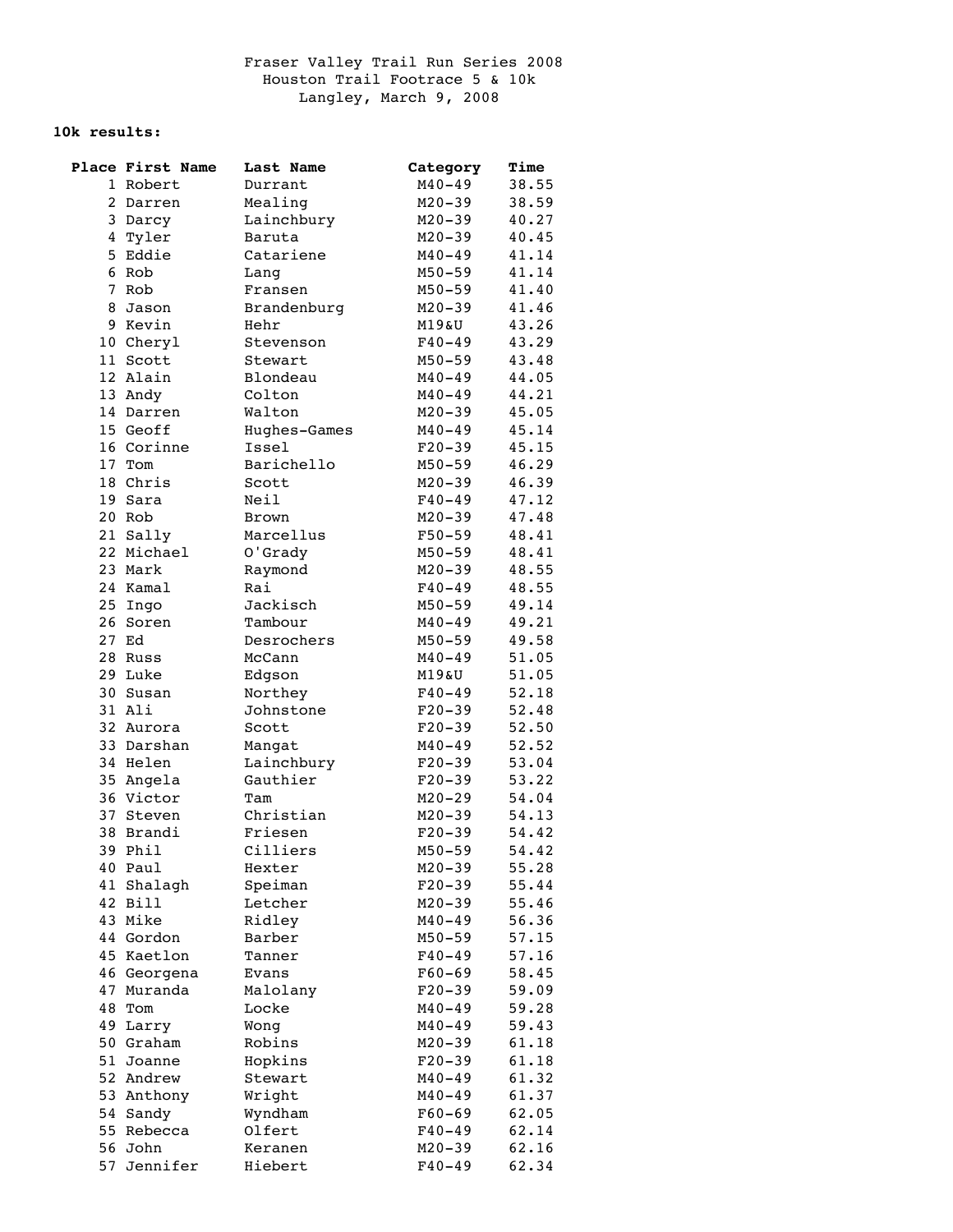|    | 58 Rob     | Daniel         | M60-69     | 63.01  |
|----|------------|----------------|------------|--------|
| 59 | Andrea     | Green          | $F20 - 39$ | 63.42  |
| 60 | Donna      | Enos           | $F40 - 49$ | 64.42  |
|    | 61 Dave    | Marsden        | $M20 - 39$ | 65.06  |
|    | 62 Millie  | McKinnon       | $F40 - 49$ | 66.43  |
|    | 63 Suzanne | Pearce         | $F40 - 49$ | 67.34  |
|    | 64 Kim     | Hexter         | $F20 - 39$ | 67.45  |
|    | 65 Shaun   | Pallin         | $M20 - 39$ | 67.48  |
|    | 66 Sandy   | Zalit          | $F40 - 49$ | 68.55  |
|    | 67 Leah    | Strange        | $F20 - 39$ | 68.55  |
|    | 68 Dianne  | Dent           | F50-59     | 70.11  |
|    | 69 Anke    | Burkhardt      | F50-59     | 70.14  |
|    | 70 Harvey  | Nelsen         | M70+       | 70.48  |
|    | 71 Robynne | Brezden        | F20-39     | 72.23  |
|    | 72 Leslie  | Budvarson      | F20-39     | 73.05  |
|    | 73 Ben     | Dobranowski    | M50-59     | 73.10  |
|    | 74 Greg    | Forbes-King    | M40-49     | 73.45  |
|    | 75 Matt    | Mehaffey       | M20-39     | 78.50  |
|    | 76 Debby   | <b>Brandon</b> | $F20 - 39$ | 81.03  |
|    | 77 Tom     | Dent           | M40-49     | 81.03  |
|    | 78 Sandy   | Reeve          | F60-69     | 142.00 |
|    | 79 Gloria  | Hecimovic      | M60-69     | 142.00 |
|    | 80 Sid     | Reeve          | M60-69     | 144.00 |
|    | 81 Bill    | Hecimovic      | $F60 - 69$ | 144.00 |

## **5k results:**

| Place First Name | Last Name   | Category   | Time  |
|------------------|-------------|------------|-------|
| 1 Terry          | Cardle      | $M40 - 49$ | 19.17 |
| 2 Braeden        | Donnelly    | M19&U      | 20.32 |
| 3 Rebecca        | Kits        | F19aU      | 21.35 |
| 4 Garret         | Huwyler     | M19&U      | 23.11 |
| 5 Carolyn        | MacLaren    | $F40 - 49$ | 23.47 |
| 6 Daryll         | Huwyler     | $M40 - 49$ | 23.48 |
| 7 Kris           | Siciliano   | $M20 - 39$ | 24.33 |
| 8 Tim            | Lancaster   | $M50 - 59$ | 24.59 |
| 9 Beverly        | Doell       | $F40 - 49$ | 25.04 |
| 10 John          | Lynch       | $M50 - 59$ | 25.16 |
| 11 Hugh          | Northey     | $M40 - 49$ | 25.44 |
| 12 Pat           | Charron     | $M20 - 39$ | 25.56 |
| 13 John          | Parsons     | $M50 - 59$ | 26.10 |
| 14 Kim           | Caven       | $F20-39$   | 26.34 |
| 15 Mike          | Doyle       | $M40 - 49$ | 26.48 |
| 16 Rob           | Newton      | $M20 - 39$ | 26.55 |
| 17 Stephanie     | Lam         | $F20-39$   | 27.07 |
| 18 Bridie        | Robson      | $F40 - 49$ | 28.20 |
| 19 Kim           | Stepto      | $F20-39$   | 28.21 |
| 20 Lori          | McKinnon    | $F20-39$   | 29.00 |
| 21 James         | Jamieson    | $M60 - 69$ | 29.46 |
| 22 Carol         | Crossen     | $F40 - 49$ | 29.50 |
| 23 Rob           | Springer    | $M40 - 49$ | 29.52 |
| 24 Margo         | Barber      | $F50 - 59$ | 30.10 |
| 25 Karen         | Hamilton    | $F40 - 49$ | 30.15 |
| 26 Steven        | Chang       | $M50 - 59$ | 30.17 |
| 27 Terri         | Hough       | $F40 - 49$ | 30.28 |
| 28 Liz           | Lynch       | $F40 - 49$ | 31.13 |
| 29 Lisa          | Hughes      | $F40 - 49$ | 31.25 |
| 30 Hemi          | Shrestha    | $F20-39$   | 31.36 |
| 31 Jared         | <b>Buss</b> | $M20 - 39$ | 32.05 |
| 32 Brian         | Wyndham     | $M60 - 69$ | 32.40 |
| 33 Mile          | Jovanovic   | $M50 - 59$ | 32.44 |
| 34 Bill          | Liang       | $M40 - 49$ | 32.44 |
| 35 Ron           | Hamilton    | $M40 - 49$ | 33.06 |
| 36 Kim           | Thomas      | $F20-39$   | 33.09 |